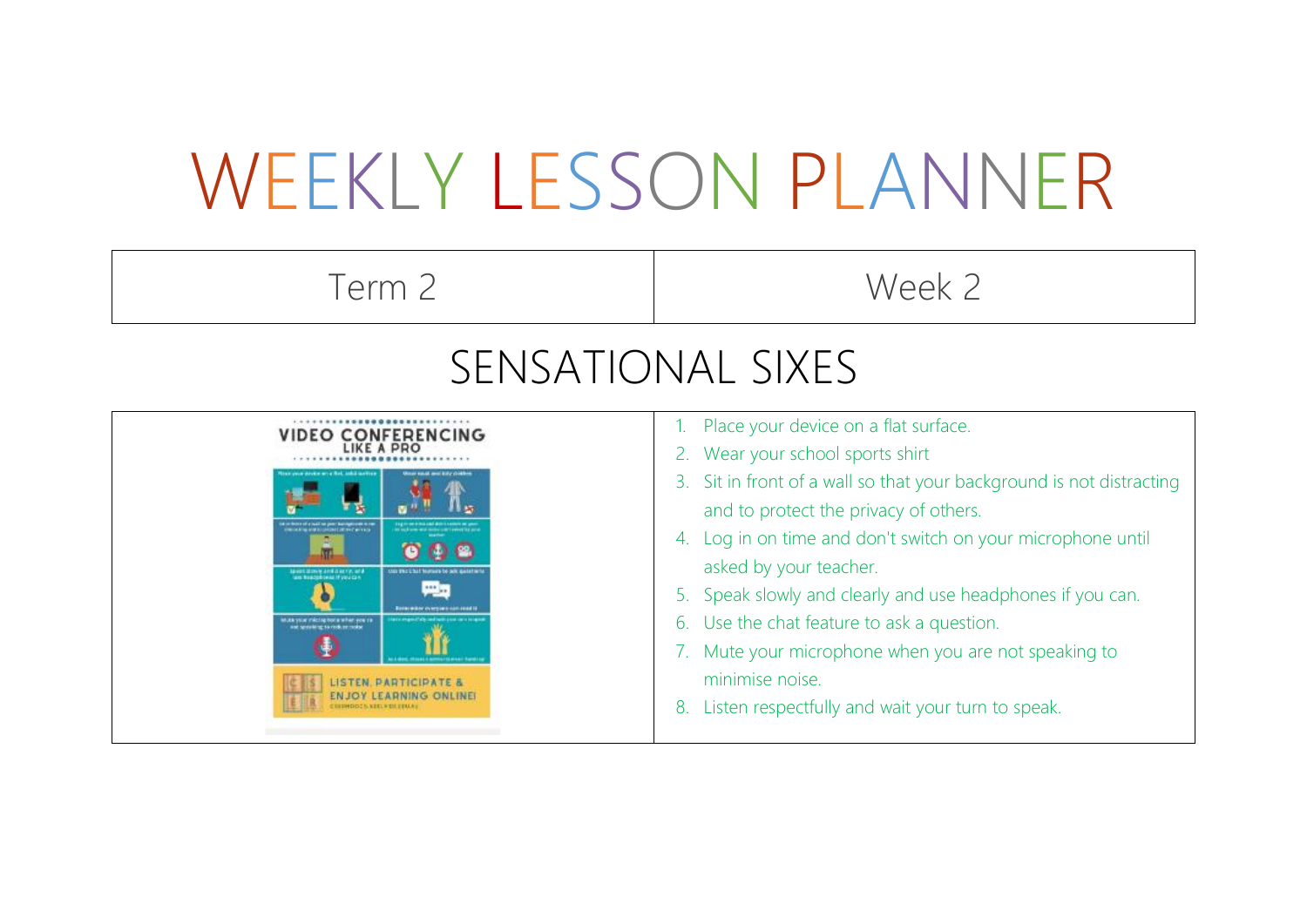| Monday<br>4/5/20             | Learning<br>Area                                                            | Tasks                                                                                                                                                                                                                                       | Due                                   |
|------------------------------|-----------------------------------------------------------------------------|---------------------------------------------------------------------------------------------------------------------------------------------------------------------------------------------------------------------------------------------|---------------------------------------|
| Welcome<br>8.45am            | <b>Live Meeting at</b><br>8.45am with the<br>teacher                        | Listen to your teacher.<br>Well-being Check in using Reflect app<br>Roll done and emailed to Administration Officer                                                                                                                         | Daily at 8.45am (10<br>mins duration) |
| Session<br><b>One</b><br>9am | <b>LITERACY</b><br><b>Meeting online</b><br>(continues from the<br>welcome) | Visible Wellbeing - See Assignments Tab for information.<br>1.<br>Flipgrip - Term 2 Week 2 Wellbeing Task on https://info.flipgrid.com/<br>2.<br>3. Journal Writing - in TEAMS Assignments 'LITERACY - Term 2<br>Week 2 Journal and AR Log' |                                       |
| Session<br>Two 10am          | <b>AR</b>                                                                   | • STAR Test<br>This is a test situation that has time restrictions.<br>Go to: https://home.cewa.edu.au/ and click on the AR Tile. Select 'Star Test' -<br>Remember to submit your test at the end!                                          |                                       |
| 10.50-11.10                  |                                                                             | RECESS BREAK $-$ physical activity $-$ no screens                                                                                                                                                                                           |                                       |
| Session 3<br>11am - 11.15    | <b>MATHS</b>                                                                | Times Tables Rockstars - 5-10 minutes in Garage                                                                                                                                                                                             |                                       |
| Session<br>Four              | <b>MATHS</b><br><b>Live Meeting at</b><br>11.20 with the<br>teacher         | <b>Warm Up</b><br>Watch https://www.youtube.com/watch?v=x0E4vxLydNY&feature=youtu.be<br><b>Independent Activity</b><br>Complete Pages 104 and 105<br><b>Extension</b>                                                                       |                                       |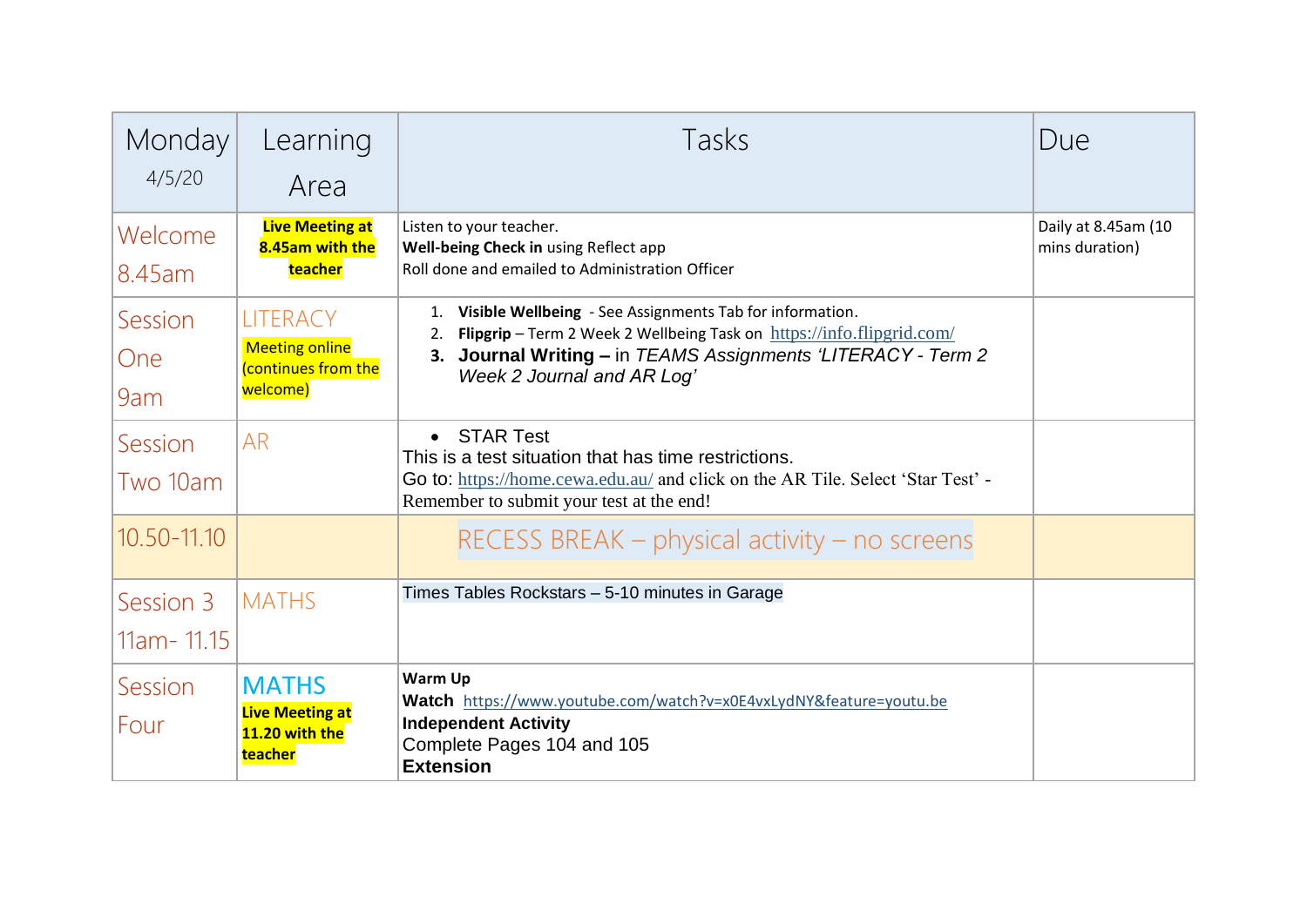| $11.20 -$<br>12pm                        |           | Students access TEAMS Assignments - Maths Extension and Problem<br>Solving OR Study Ladder                                                                                                                                                                                                                                                                                                                                                                                                                                                                                                                                                                                                                                                                                                                                                                      |  |
|------------------------------------------|-----------|-----------------------------------------------------------------------------------------------------------------------------------------------------------------------------------------------------------------------------------------------------------------------------------------------------------------------------------------------------------------------------------------------------------------------------------------------------------------------------------------------------------------------------------------------------------------------------------------------------------------------------------------------------------------------------------------------------------------------------------------------------------------------------------------------------------------------------------------------------------------|--|
| Session<br>Five                          | <b>RE</b> | <b>Intro:</b> Saints reflect God's goodness. They are examples of people who<br>reflect God through holiness in their efforts to do what is good.<br><b>Watch https://bit.ly/2RfACdf</b><br><b>Complete</b> Mary MacKillop Research that is saved in in TEAMS Assignments:<br>Term 2 Week 2 Mary MacKilllop Research                                                                                                                                                                                                                                                                                                                                                                                                                                                                                                                                            |  |
|                                          |           | LUNCH BREAK $-$ physical activity $-$ no screens                                                                                                                                                                                                                                                                                                                                                                                                                                                                                                                                                                                                                                                                                                                                                                                                                |  |
| <b>Session Six</b><br>$1.30 -$<br>3.00pm |           | <b>SPECIALIST - ART</b><br>Art Used to Retell History<br>Research the History of using art to record events in time.<br>Use these links to help with your research<br>https://artsandculture.google.com/explore<br>https://kids.kiddle.co/Fresco<br>https://www.aboriginal-art-australia.com/aboriginal-art-library/the-story-<br>of-aboriginal-art/<br>https://www.ducksters.com/history/art/ancient_roman_art.php<br>After looking at some of the websites above create a piece of art (free<br>choice) about this moment in time, present day 2020. Think about what<br>you can see around you, how you are feeling and the global pandemic<br>that we are finding ourselves a part of.<br>Do a drawing/painting/sculpture/collage/representation of this time in<br>our history.<br>Take a photo of this piece of Art and upload it to Teams for me to see. |  |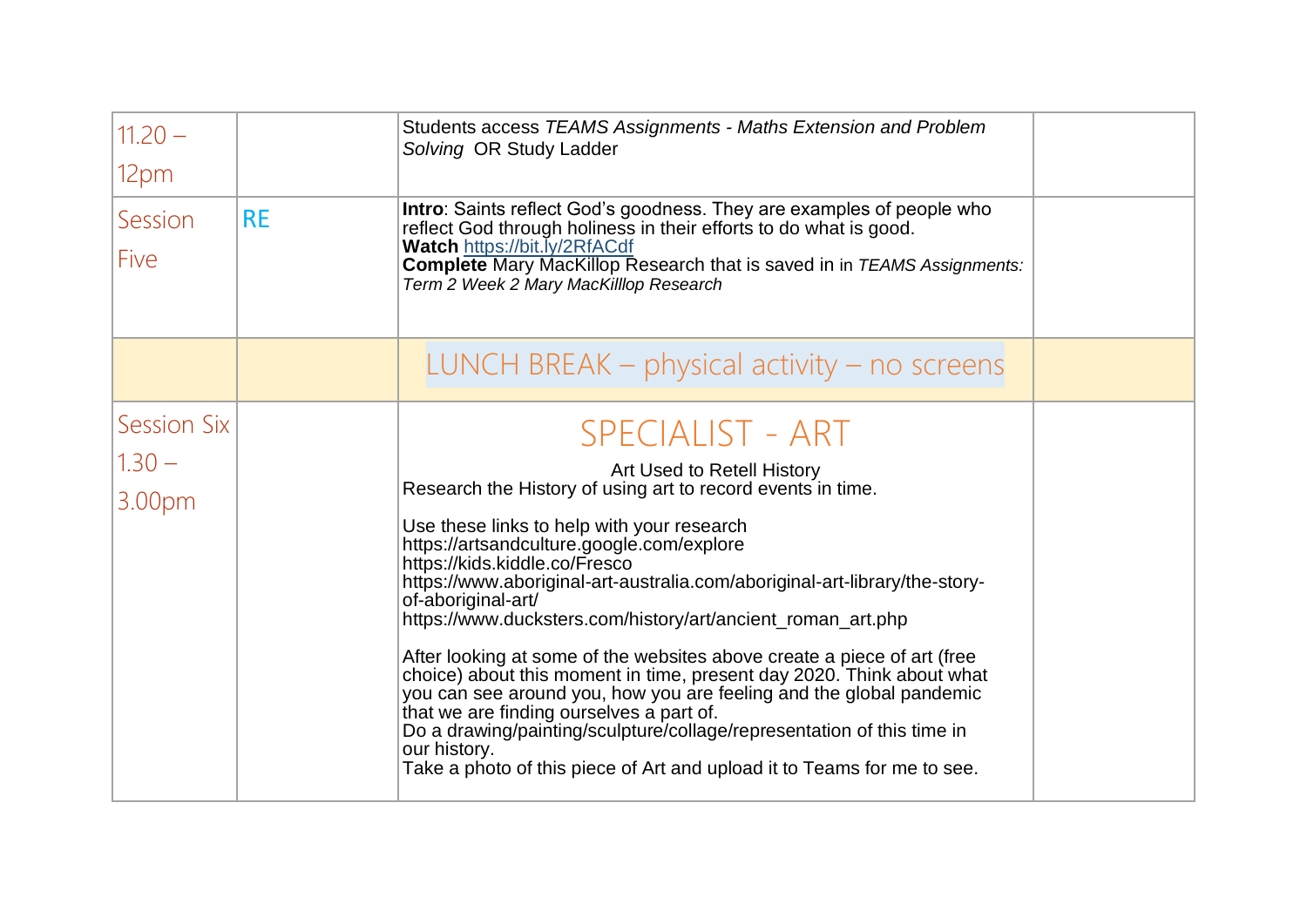| Draw-with-an-Eraser |  | <b>JUST FOR FUN</b><br>Have a go at doing an Eraser Drawing! Follow the link below and see<br>what you can come up with.<br>https://www.metmuseum.org/art/online-features/metkids/videos/MetKids- |  |
|---------------------|--|---------------------------------------------------------------------------------------------------------------------------------------------------------------------------------------------------|--|
|---------------------|--|---------------------------------------------------------------------------------------------------------------------------------------------------------------------------------------------------|--|

| Tuesday           | Learning                                             | Tasks                                                                                                               | Due                                   |
|-------------------|------------------------------------------------------|---------------------------------------------------------------------------------------------------------------------|---------------------------------------|
| 5/5/20            | Area                                                 |                                                                                                                     |                                       |
| Welcome<br>8.45am | <b>Live Meeting at</b><br>8.45am with the<br>teacher | Listen to your teacher.<br>Well-being Check in using Reflect app<br>Roll done and emailed to Administration Officer | Daily at 8.45am (10<br>mins duration) |
|                   |                                                      |                                                                                                                     |                                       |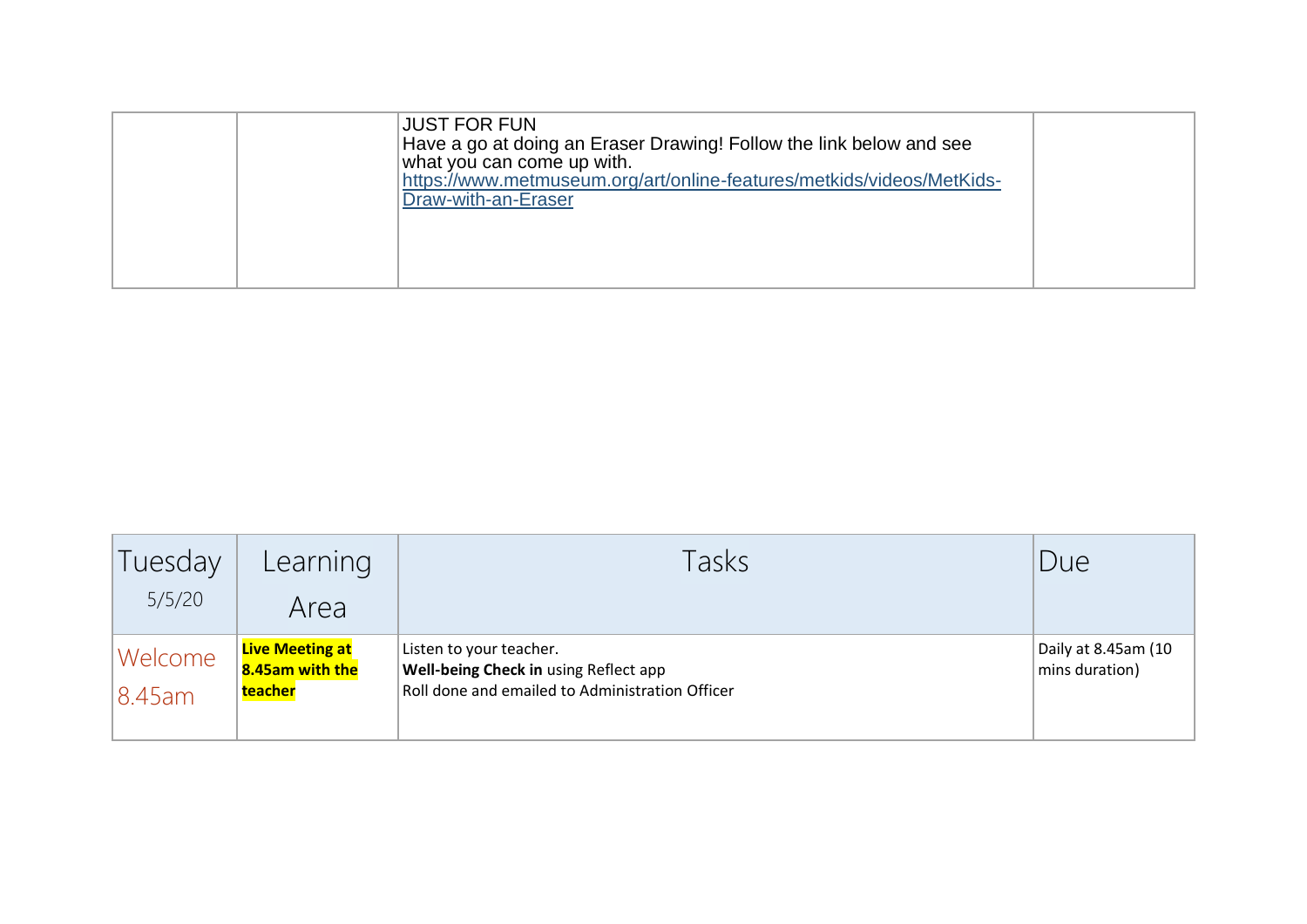| Session<br>One<br>9am                           | LITERACY<br><b>Literacy Meeting</b><br>online<br>continues from the<br>welcome) | 1) Read Wonder Pg 133<br><b>Warm Up</b> $-$ Adding adjectives<br>2)<br><b>Spelling</b> Activities - in TEAMS Assignments: Term 2 Week 2<br>3)<br>Literacy Workbook<br>4) Journal Writing - in TEAMS Assignments 'LITERACY - Term 2<br>Week 2 Journal and AR Log' |  |
|-------------------------------------------------|---------------------------------------------------------------------------------|------------------------------------------------------------------------------------------------------------------------------------------------------------------------------------------------------------------------------------------------------------------|--|
| Session<br>Two 10am                             | AR                                                                              | This is the suggested time to complete your 30 minutes of reading.<br>Record the pages that you have read in TEAMS Assignments: 'Term 2 Week 2<br>Journal and AR Log'                                                                                            |  |
|                                                 |                                                                                 | $?$ RECESS BREAK – physical activity – no screens                                                                                                                                                                                                                |  |
| Session<br><b>Three</b><br>$11.10am -$<br>11.20 | <b>MATHS</b>                                                                    | Times Tables Rockstars - 5-10 minutes in Garage                                                                                                                                                                                                                  |  |
| Session<br>Four<br>$11.20 -$<br>12.15pm         | <b>MATHS</b><br><b>Live Meeting at</b><br>11.20 with the<br><b>teacher</b>      | Warm up Whiteboard What's My Number<br><b>Teacher directed</b><br><b>Independent Activity</b><br>Pages 106 and 107 Stepping Stones<br><b>Extension</b><br>Students access TEAMS Assignments - Maths Extension and Problem<br>Solving                             |  |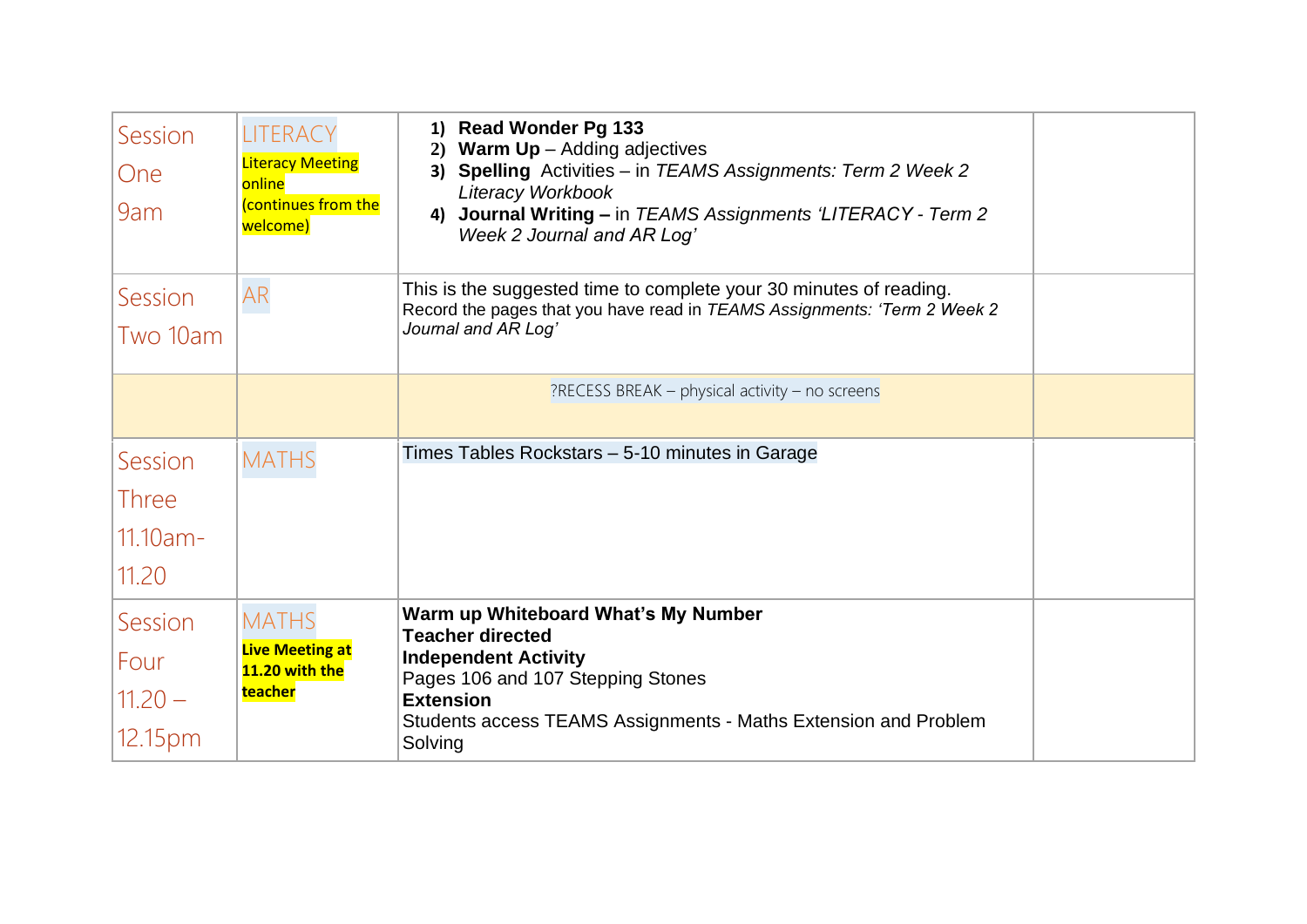| <b>Session</b><br>Five                        | <b>RELIGION</b>                          | Look at the powerpoint "What is a saint?" by clicking on the link below<br>What is a Saint?<br>Complete TEAMS Assignments: Saint Profiles over the next three RE<br>lessons. You will need to complete one Saint per lesson. |  |
|-----------------------------------------------|------------------------------------------|------------------------------------------------------------------------------------------------------------------------------------------------------------------------------------------------------------------------------|--|
| $12.45 - 1.30$                                |                                          | LUNCH BREAK – physical activity – no screens                                                                                                                                                                                 |  |
| Session Six<br>$1.30 -$<br>3.00 <sub>pm</sub> | Live Meeting with<br>Mr Priest at 2:10pm | SPECIALIST - INDONESIAN<br>Continuing with work on 'Rumah Saya' - My House.<br>See Assignment titled (Indonesian – Rumah Saya Week 2)                                                                                        |  |

| Wednesday<br>6/5/20           | Learning<br>Area                                                            | Tasks                                                                              | Due |
|-------------------------------|-----------------------------------------------------------------------------|------------------------------------------------------------------------------------|-----|
| Welcome<br>8.45am             | <b>Live Meeting at</b><br>8.45am with the<br>teacher                        | Listen to your teacher.<br>Well-being Check in using Reflect app                   |     |
| Session<br>One<br>$9 - 10$ am | LITERACY<br><b>Meeting online</b><br><b>(continues from the</b><br>welcome) | 1. Warm $up$ – Words within words<br>2. Task 1: 'Midnight in Gnome City' questions |     |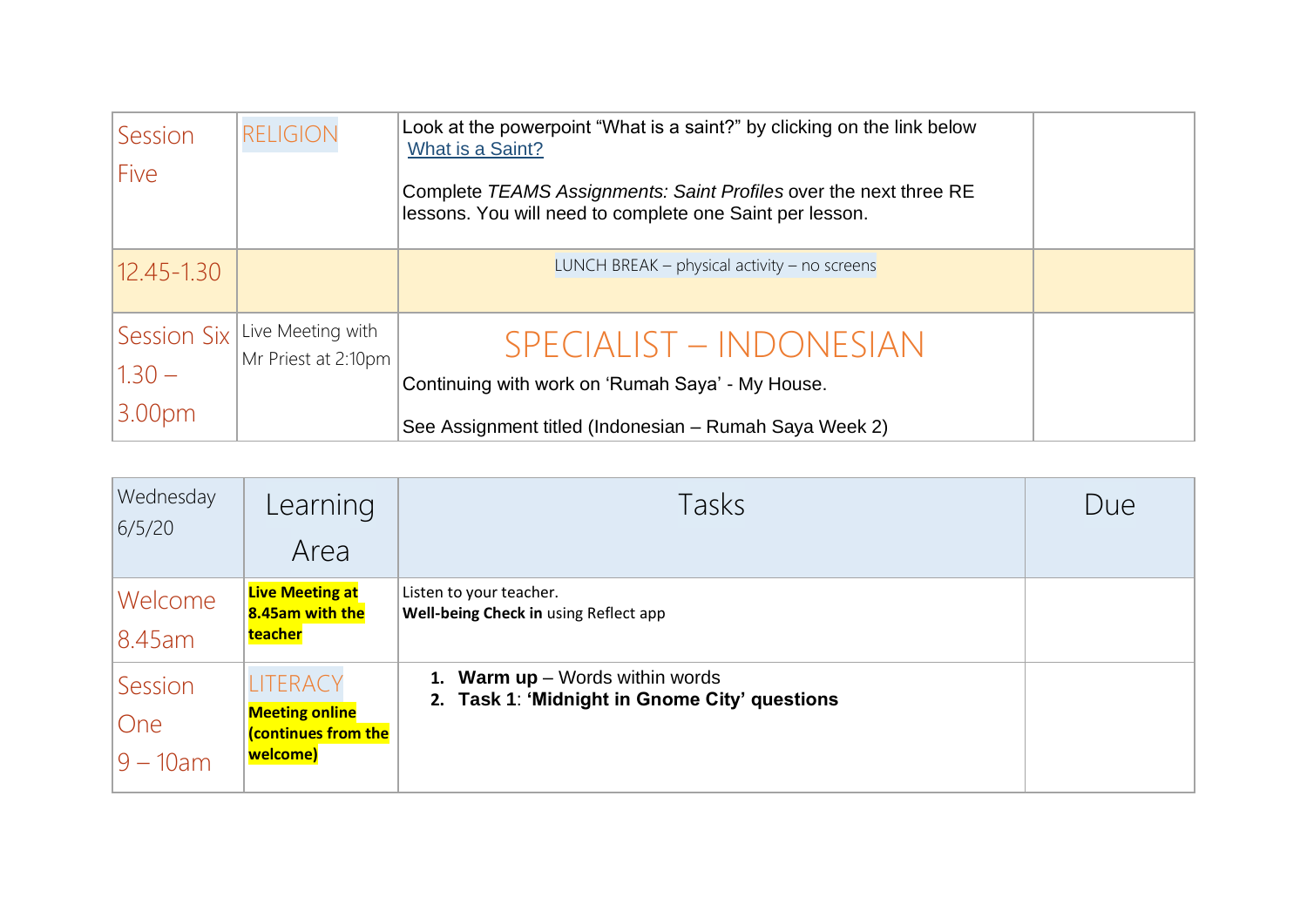| Session                  | AR                                       | This is the suggested time to complete your 30 minutes of reading.<br>Record the pages that you have read in TEAMS Assignments: 'Term 2 Week 2<br>Journal and AR Log' |  |
|--------------------------|------------------------------------------|-----------------------------------------------------------------------------------------------------------------------------------------------------------------------|--|
| $Two10-$                 |                                          |                                                                                                                                                                       |  |
| 10.30am                  |                                          |                                                                                                                                                                       |  |
|                          |                                          | RECESS BREAK - physical activity - no screens                                                                                                                         |  |
| Session                  | <b>MATHS</b>                             | Times Tables Rockstars - 5-10 minutes in Garage                                                                                                                       |  |
| Three $11 -$             |                                          |                                                                                                                                                                       |  |
| 11.10am                  |                                          |                                                                                                                                                                       |  |
| Session                  | <b>MATHS</b>                             | Warm Up Greater or less than game using integers<br><b>Teacher directed</b>                                                                                           |  |
| Four                     | <b>Live Meeting at</b><br>11.20 with the | <b>Independent Activity</b><br>Pages 108 and 109 Stepping Stones                                                                                                      |  |
| $11.20 -$                | teacher                                  | <b>Extension</b>                                                                                                                                                      |  |
| 12.10                    |                                          | Students access TEAMS: Assignments - Maths Extension and Problem<br>Solving                                                                                           |  |
| Session                  | <b>INTEGRATED</b>                        | <b>ANZAC Day Project</b>                                                                                                                                              |  |
| Five $12.10 -  STUDIES $ |                                          |                                                                                                                                                                       |  |
| 12.45pm                  |                                          |                                                                                                                                                                       |  |
| $12.45 - 1.30$           |                                          | LUNCH BREAK $-$ physical activity $-$ no screens                                                                                                                      |  |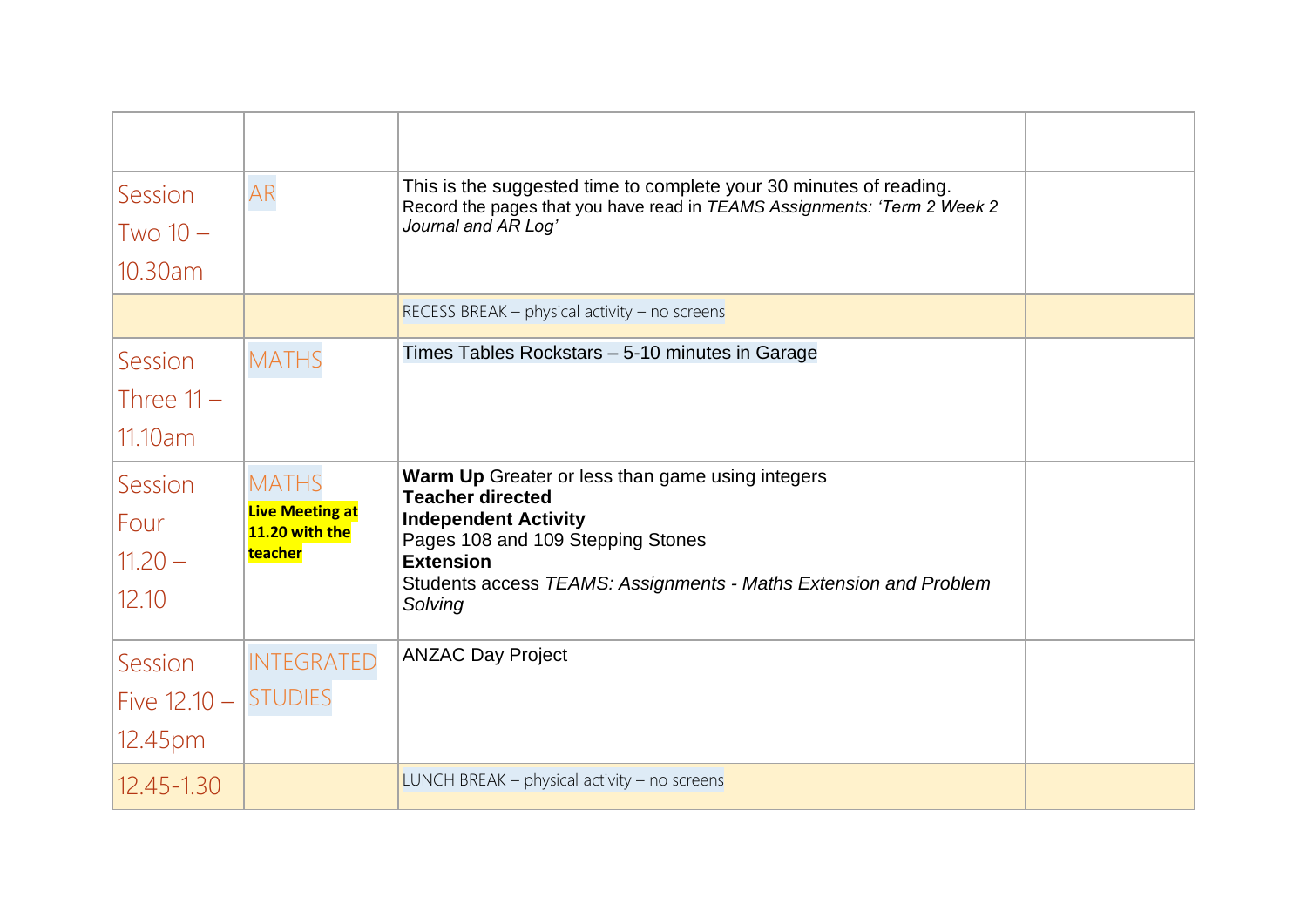| Session Six<br>$1.30 -$<br>3.00 <sub>pm</sub> | Live Meeting<br>with Mrs<br>Hastie at<br>1:40 <sub>pm</sub> | SPECIALIST - SCIENCE<br>Assignment in Teams<br>The earth has tectonic plates that move in convergent or<br>divergent paths |  |
|-----------------------------------------------|-------------------------------------------------------------|----------------------------------------------------------------------------------------------------------------------------|--|
|                                               |                                                             |                                                                                                                            |  |

| Thursday | Learning | <b>Tasks</b> | Due |
|----------|----------|--------------|-----|
| 7/5/20   | Area     |              |     |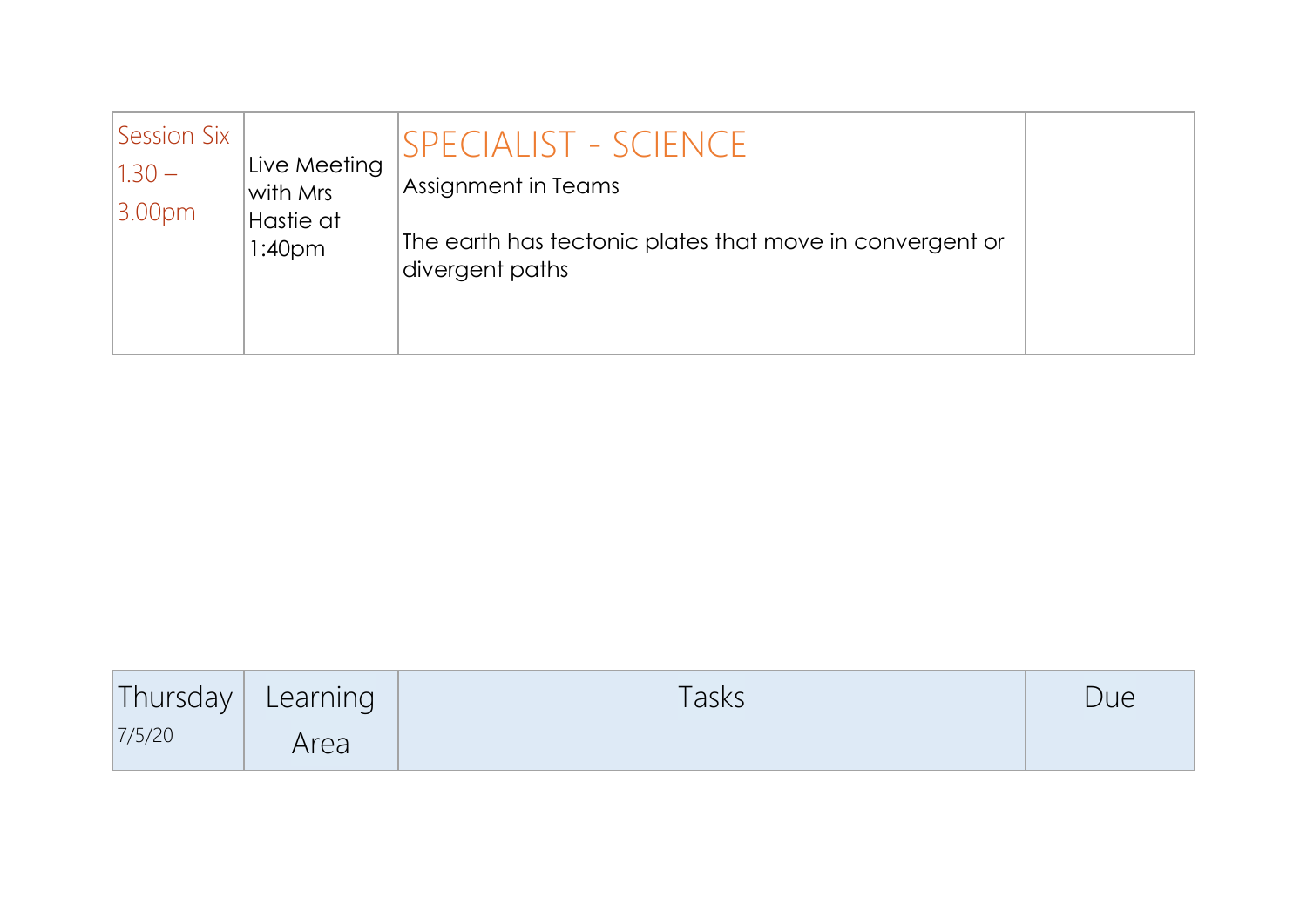| Welcome                                        | <b>Live Meeting at</b><br>8.45am with the<br>teacher                               | Well-being Check in using Reflect app                                                                                                                             |  |
|------------------------------------------------|------------------------------------------------------------------------------------|-------------------------------------------------------------------------------------------------------------------------------------------------------------------|--|
| 8.45am<br>Session<br><b>One</b><br>$9 - 10$ am | <b>LITERACY</b><br><b>Meeting online</b><br><b>(continues from the</b><br>welcome) | <b>Warm up</b> $-$ Boggle<br>Literacy Workbook. Listen to teacher.<br>Journal Writing in TEAMS Assignments 'LITERACY - Term 2 Week<br>2 Journal and AR Log'       |  |
| Session<br>$Two10-$<br>10.30am                 | AR                                                                                 | This is the suggested time to complete your 30 minutes of reading.<br>Record the pages that you have read in TEAMS Assignment-Term 2 Week 2<br>Journal and AR Log |  |
|                                                |                                                                                    | RECESS BREAK - physical activity - no screens                                                                                                                     |  |
| Session<br>Three 11-<br>11.10                  | <b>MATHS</b>                                                                       | Times Tables Rockstars - 5-10 minutes in Garage                                                                                                                   |  |
| Session<br>Four<br>$11.20 -$<br>12.15 noon     | <b>MATHS</b><br><b>Live Meeting at</b><br>11.20 with the<br>teacher                | <b>Warm Up</b><br>KenKen<br><b>Study Ladder tasks</b><br><b>Problem Solving</b><br>TEAMS Assignment-Term 2 Week 2 Problem Solving                                 |  |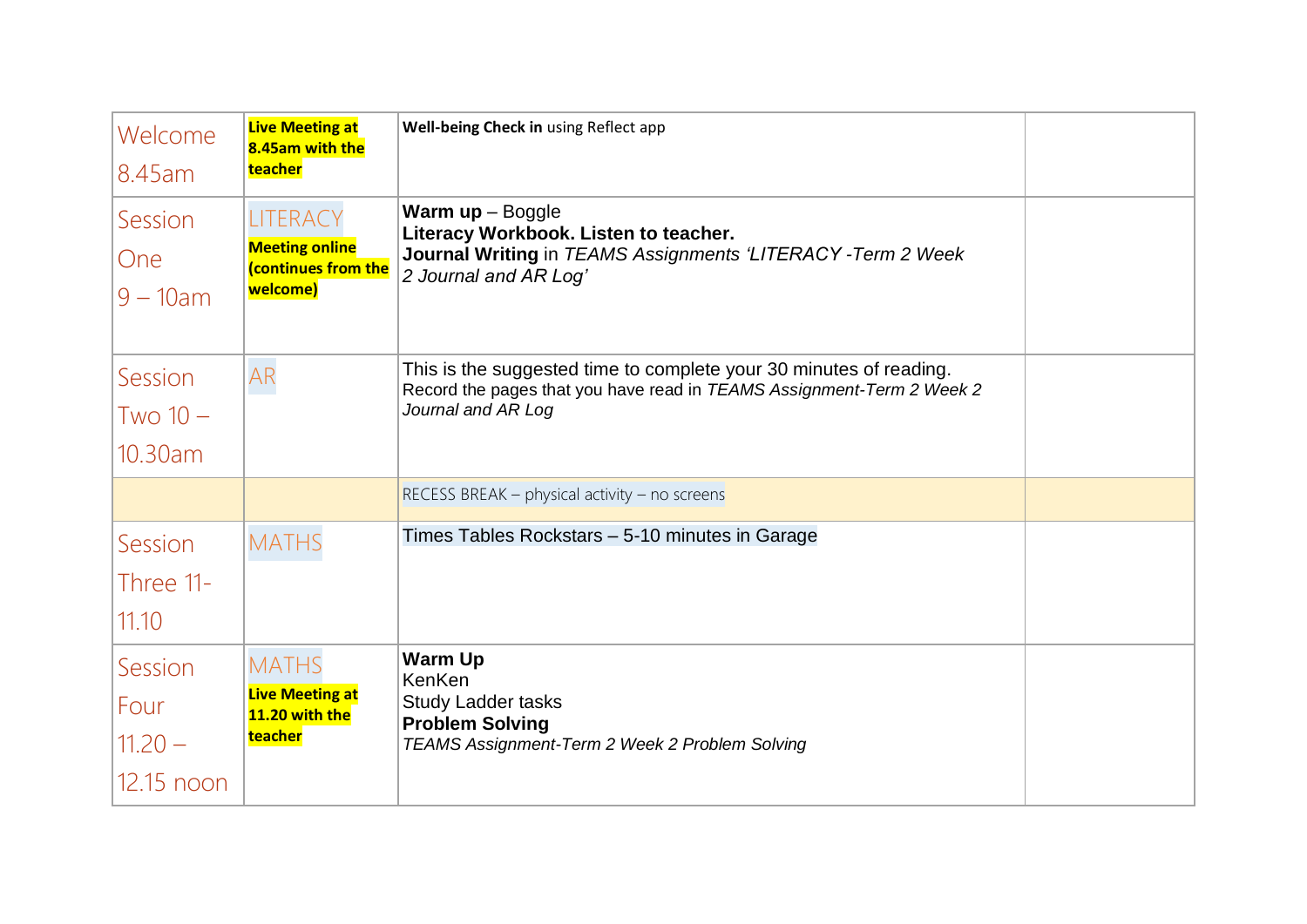| Session        | <b>INTEGRATED</b> | Work on Anzac Day Project in Teams: Assignments - Anzac Day Project |  |
|----------------|-------------------|---------------------------------------------------------------------|--|
| Five           | <b>STUDIES</b>    |                                                                     |  |
|                |                   |                                                                     |  |
| $12.45 - 1.30$ |                   | LUNCH BREAK – physical activity – no screens                        |  |
| Afternoon      |                   | <b>SPECIALIST - SPORT</b>                                           |  |
| Session        |                   | Click on the link 'PE with Joe'                                     |  |
| 1.30           |                   |                                                                     |  |
|                |                   |                                                                     |  |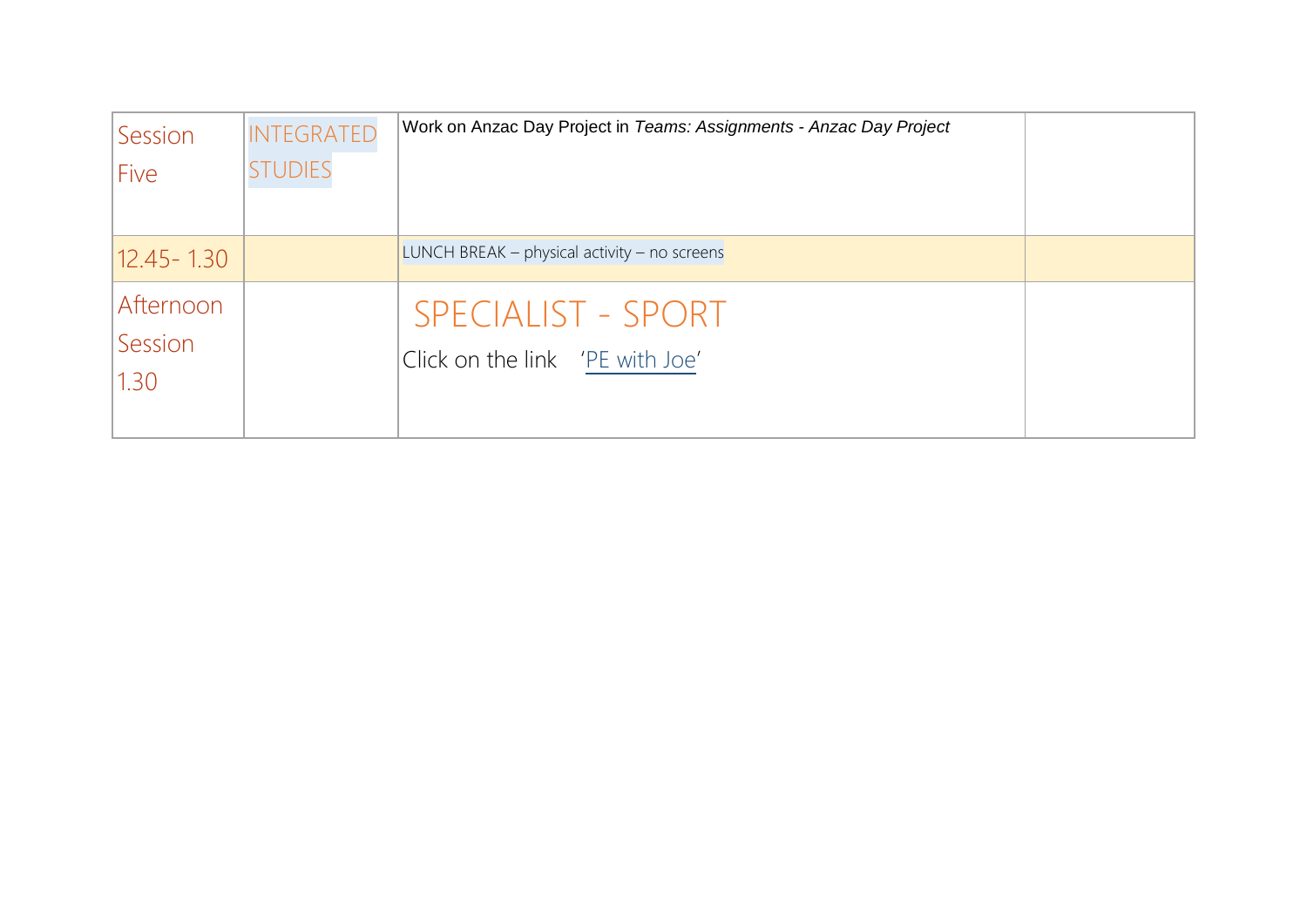| Friday<br>8/5/20                          | Learning<br>Area                                                     | Tasks                                                                                                                                                                                                            | Due |
|-------------------------------------------|----------------------------------------------------------------------|------------------------------------------------------------------------------------------------------------------------------------------------------------------------------------------------------------------|-----|
| Welcome<br>9am                            | with the teacher                                                     | <b>Live Meeting at 9am Well-being Check in using Reflect app</b>                                                                                                                                                 |     |
| Session<br><b>One</b><br>$9.15 -$<br>10am | LITERACY<br><b>Meeting online</b><br>(continues from the<br>welcome) | 1) Reading Task - Wonder<br>2) Viewing Task - BTN<br>https://www.abc.net.au/btn/classroom/20200428-ep10-btn/12174508<br>3) Journal Writing in TEAMS Assignments 'LITERACY - Term 2 Week<br>2 Journal and AR Log' |     |
| Session<br>$Two10-$<br>10.30am            | <b>AR</b>                                                            | This is the suggested time to complete your 30 minutes of reading.<br>Record the pages that you have read in TEAMS Assignments - Term 2 Week 2<br>Journal and AR Log                                             |     |
|                                           |                                                                      | RECESS BREAK - physical activity - no screens                                                                                                                                                                    |     |
| Session<br>Three $11 -$<br>11.05 am       | <b>MATHS</b>                                                         | Times Tables Rockstars - 5-10 minutes in Garage                                                                                                                                                                  |     |